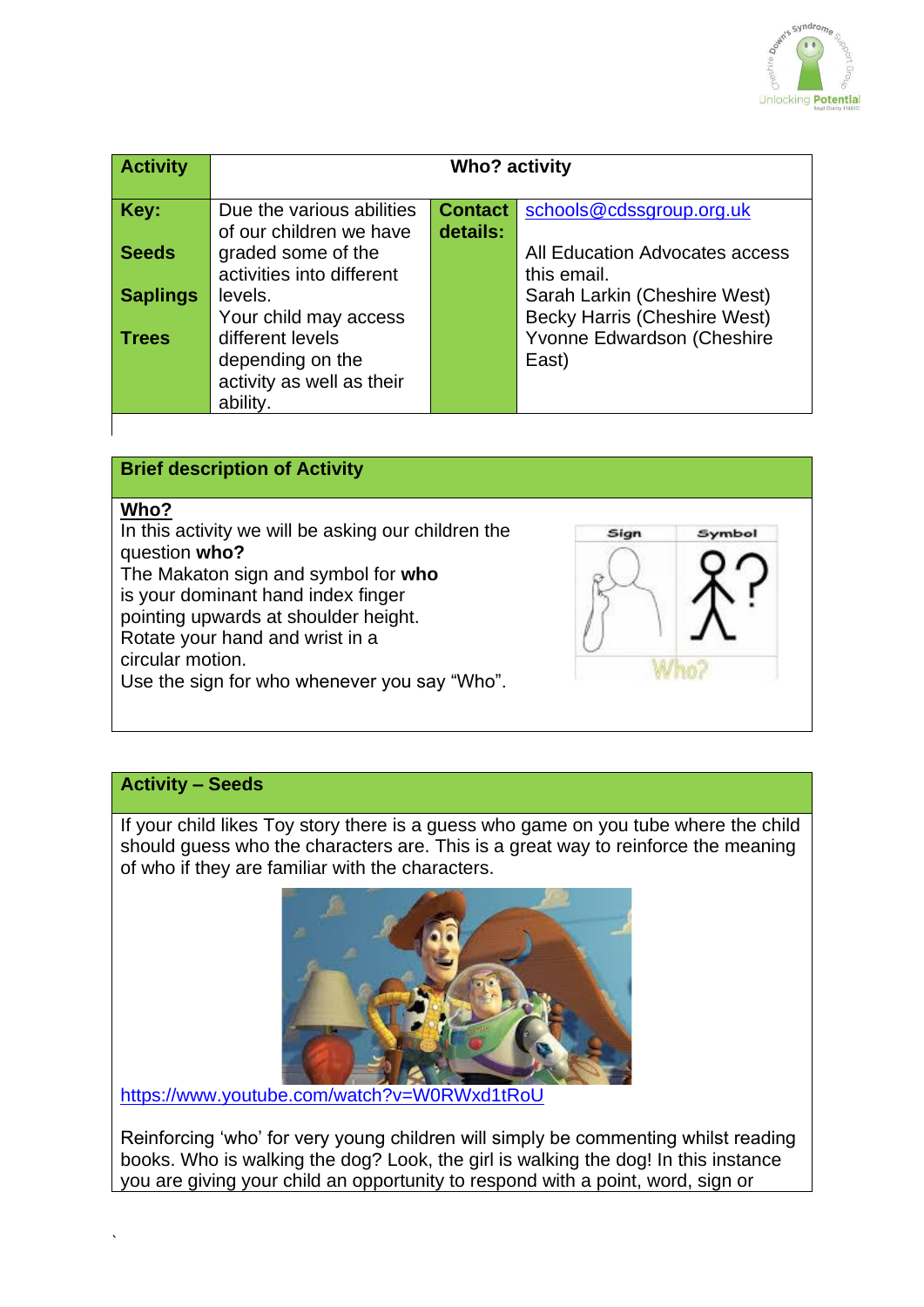

babble but the emphasis will be on you to provide the answer as you are not wanting to test your child's knowledge just expose your child to as much language as possible.



### **Activity – Saplings and Trees**

Ask your child different who questions. Who is your friend? Who is your teacher? Who lives at your house? Who reads you a story? Etc. Each time your child answers put a brick down for a tower you are building together. If you would like to, you can print off photographs of different people your child knows as prompts for them to look at or hand to you.

Variation 1.

Use the Who activity and pictures attached of people with different occupations and repeat the game and tower building.

Who delivers our letters? Who do we go to see if we are poorly? Who gives you work to do when you are at school? Etc.

Variation 2.

`

Print off or cut out different pictures of people wearing different clothes from the internet or magazines. Repeat the who questions by asking your child questions such as who is wearing a skirt? Who has black shoes on? Who has curly hair? Etc. Encourage your child to tell you, point at or give you the picture and build a tower of blocks again. How high can you build it? Can your child ask you any "Who?" questions?

With all these activities if your child does not answer or it is the first time you have asked the question then model the answer for them. E.g. Who has black shoes on? Reply - The boy is wearing black shoes. If your child answers 'boy' then acknowledge the answer. Yes that's right, the boy has black shoes.